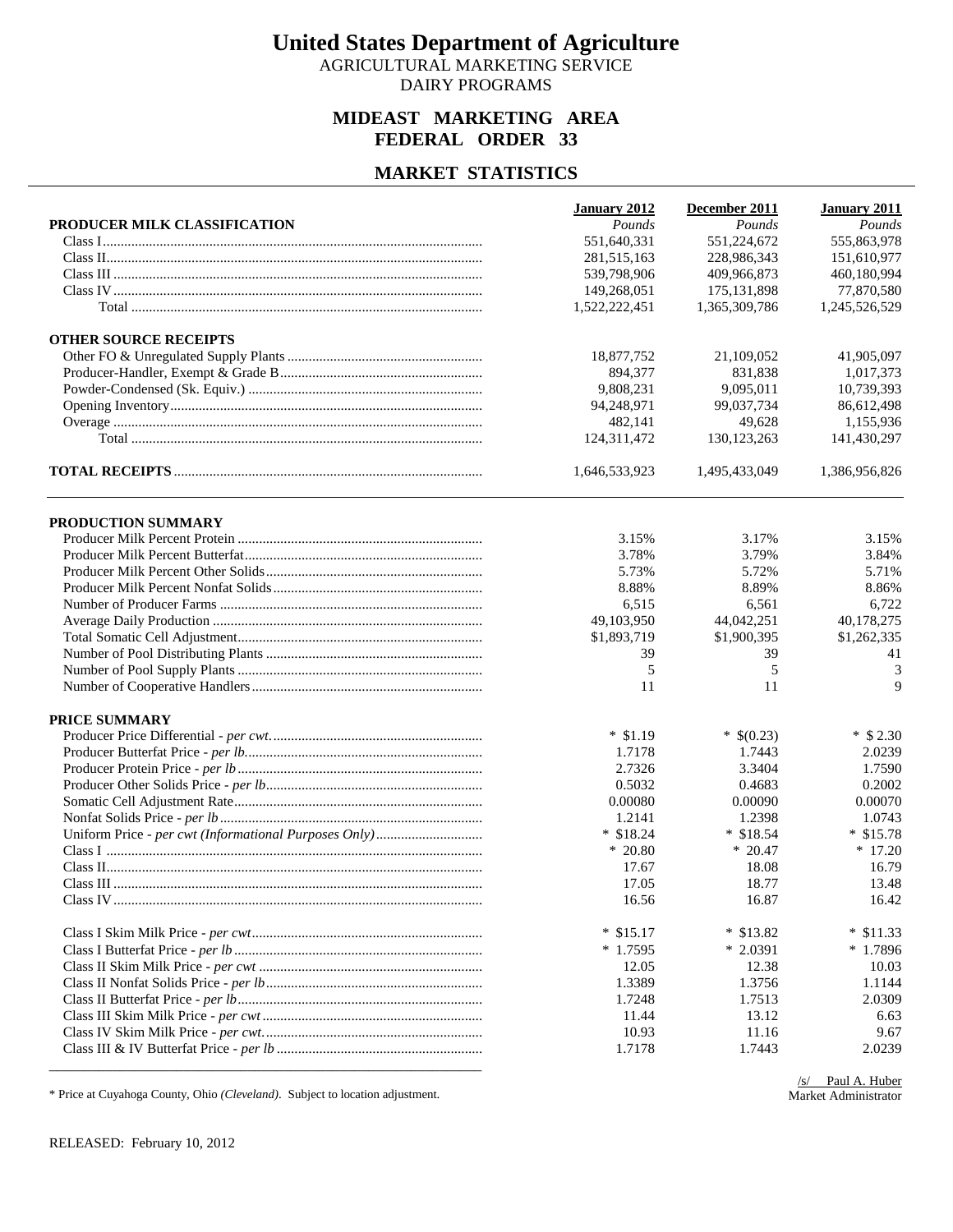AGRICULTURAL MARKETING SERVICE DAIRY PROGRAMS

## **MIDEAST MARKETING AREA FEDERAL ORDER 33**

#### **MARKET STATISTICS**

|                              | February 2012 | <b>January 2012</b> | February 2011 |
|------------------------------|---------------|---------------------|---------------|
| PRODUCER MILK CLASSIFICATION | Pounds        | Pounds              | Pounds        |
|                              | 509,384,701   | 551,640,331         | 503,815,803   |
|                              | 251,377,519   | 281,515,163         | 148,006,994   |
|                              | 549,106,964   | 539,798,906         | 484,724,768   |
|                              | 159,848,031   | 149,268,051         | 78,418,006    |
|                              | 1,469,717,215 | 1,522,222,451       | 1,214,965,571 |
| <b>OTHER SOURCE RECEIPTS</b> |               |                     |               |
|                              | 16,355,903    | 18,877,752          | 35,205,627    |
|                              | 889,996       | 894,377             | 875,851       |
|                              | 10,296,131    | 9.808.231           | 10,197,722    |
|                              | 106,041,052   | 94,248,971          | 107,436,994   |
|                              | 285,863       | 482,141             | 457,540       |
|                              | 133,868,945   | 124,311,472         | 154, 173, 734 |
|                              | 1,603,586,160 | 1,646,533,923       | 1,369,139,305 |
| PRODUCTION SUMMARY           |               |                     |               |
|                              | 3.12%         | 3.15%               | 3.12%         |
|                              | 3.75%         | 3.78%               | 3.80%         |
|                              | 5.75%         | 5.73%               | 5.72%         |
|                              | 8.87%         | 8.88%               | 8.84%         |
|                              | 6,479         | 6,515               | 6,667         |
|                              | 50,679,904    | 49,103,950          | 43,391,628    |
|                              | \$1,781,159   | \$1,893,719         | \$1,571,535   |
|                              | 39            | 39                  | 41            |
|                              | 5             | 5                   | 4             |
|                              | 10            | 11                  | 9             |
| PRICE SUMMARY                |               |                     |               |
|                              | $*$ \$0.92    | $*$ \$1.19          | $*$ \$ 0.68   |
|                              | 1.5739        | 1.7178              | 2.2967        |
|                              | 2.6627        | 2.7326              | 2.5586        |
|                              | 0.4541        | 0.5032              | 0.2310        |
|                              | 0.00077       | 0.00080             | 0.00087       |
|                              | 1.1993        | 1.2141              | 1.1930        |
|                              | $*$ \$16.98   | $*$ \$18.24         | $*$ \$17.68   |
|                              | $*19.03$      | $*20.80$            | * 17.89       |
|                              | 16.94         | 17.67               | 17.97         |
|                              | 16.06         | 17.05               | 17.00         |
|                              | 15.92         | 16.56               | 18.40         |
|                              | $*$ \$13.42   | $*$ \$15.17         | $*$ \$11.57   |
|                              | $*1.7370$     | $*1.7595$           | $*1.9203$     |
|                              | 11.82         | 12.05               | 10.27         |
|                              | 1.3133        | 1.3389              | 1.1411        |
|                              | 1.5809        | 1.7248              | 2.3037        |
|                              | 10.93         | 11.44               | 9.29          |
|                              | 10.79         | 10.93               | 10.74         |
|                              | 1.5739        | 1.7178              | 2.2967        |

\* Price at Cuyahoga County, Ohio *(Cleveland)*. Subject to location adjustment.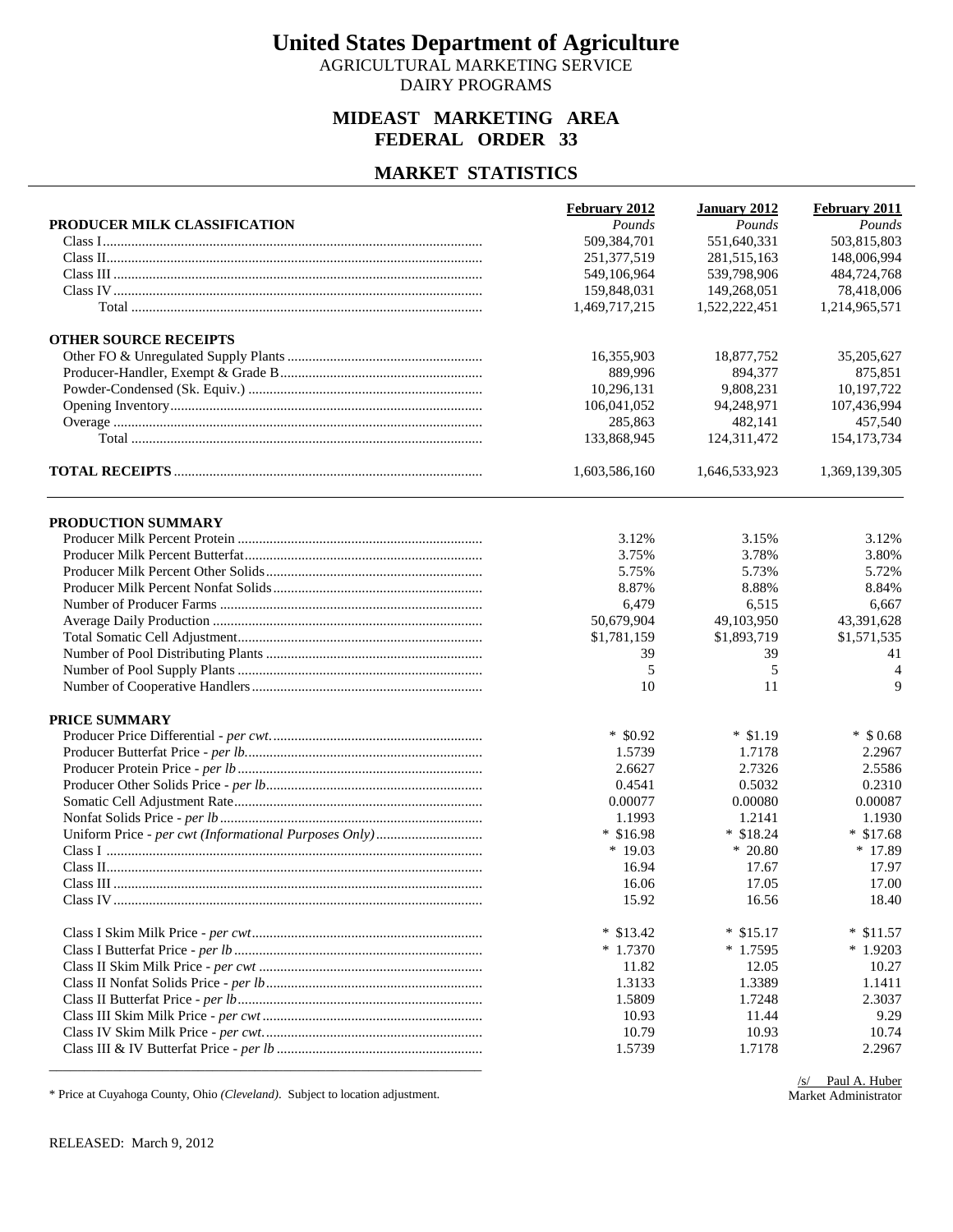AGRICULTURAL MARKETING SERVICE DAIRY PROGRAMS

## **MIDEAST MARKETING AREA FEDERAL ORDER 33**

#### **MARKET STATISTICS**

|                              | <b>March 2012</b>     | February 2012 | <b>March 2011</b> |
|------------------------------|-----------------------|---------------|-------------------|
| PRODUCER MILK CLASSIFICATION | Pounds<br>534,204,401 | Pounds        | Pounds            |
|                              |                       | 509,384,701   | 581,449,179       |
|                              | 265,800,662           | 251, 377, 519 | 276,191,998       |
|                              | 600,311,691           | 549,106,964   | 469, 322, 484     |
|                              | 157,400,603           | 159,848,031   | 96,135,474        |
|                              | 1,557,717,357         | 1,469,717,215 | 1,423,099,135     |
| <b>OTHER SOURCE RECEIPTS</b> |                       |               |                   |
|                              | 19,193,084            | 16,355,903    | 34, 167, 738      |
|                              | 993,806               | 889,996       | 938,070           |
|                              | 12,919,891            | 10,296,131    | 14,211,498        |
|                              | 96,351,352            | 106,041,052   | 114,325,740       |
|                              | 122,979               | 285,863       | 120,823           |
|                              | 129,581,112           | 133,868,945   | 163,763,869       |
|                              | 1,687,298,469         | 1,603,586,160 | 1,586,863,004     |
| PRODUCTION SUMMARY           |                       |               |                   |
|                              | 3.08%                 | 3.12%         | 3.09%             |
|                              | 3.70%                 | 3.75%         | 3.76%             |
|                              | 5.74%                 | 5.75%         | 5.72%             |
|                              | 8.82%                 | 8.87%         | 8.81%             |
|                              | 6,492                 | 6,479         | 6,971             |
|                              | 50,248,947            | 50,679,904    | 45,906,424        |
|                              | \$1,848,734           | \$1,781,159   | \$2,145,683       |
|                              | 39                    | 39            | 40                |
|                              | 4                     | 5             | 6                 |
|                              | 10                    | 10            | 9                 |
| PRICE SUMMARY                |                       |               |                   |
|                              | $*$ \$0.83            | $*$ \$0.92    | $*$ \$ 0.00       |
|                              | 1.5297                | 1.5739        | 2.2859            |
|                              | 2.6571                | 2.6627        | 3.3024            |
|                              | 0.4239                | 0.4541        | 0.2665            |
|                              | 0.00076               | 0.00077       | 0.00099           |
|                              | 1.1516                | 1.1993        | 1.3134            |
|                              | $*$ \$16.55           | $*$ \$16.98   | $*$ \$19.40       |
|                              | $*18.30$              | $*19.03$      | $*20.23$          |
|                              | 16.59                 | 16.94         | 18.83             |
|                              | 15.72                 | 16.06         | 19.40             |
|                              | 15.35                 | 15.92         | 19.41             |
|                              | $*$ \$12.96           | $*$ \$13.42   | $*$ \$12.50       |
|                              | $*1.6555$             | $*1.7370$     | $*2.3336$         |
|                              | 11.62                 | 11.82         | 11.20             |
|                              | 1.2911                | 1.3133        | 1.2444            |
|                              | 1.5367                | 1.5809        | 2.2929            |
|                              | 10.74                 | 10.93         | 11.81             |
|                              | 10.36                 | 10.79         | 11.82             |
|                              | 1.5297                | 1.5739        | 2.2859            |

\* Price at Cuyahoga County, Ohio *(Cleveland)*. Subject to location adjustment.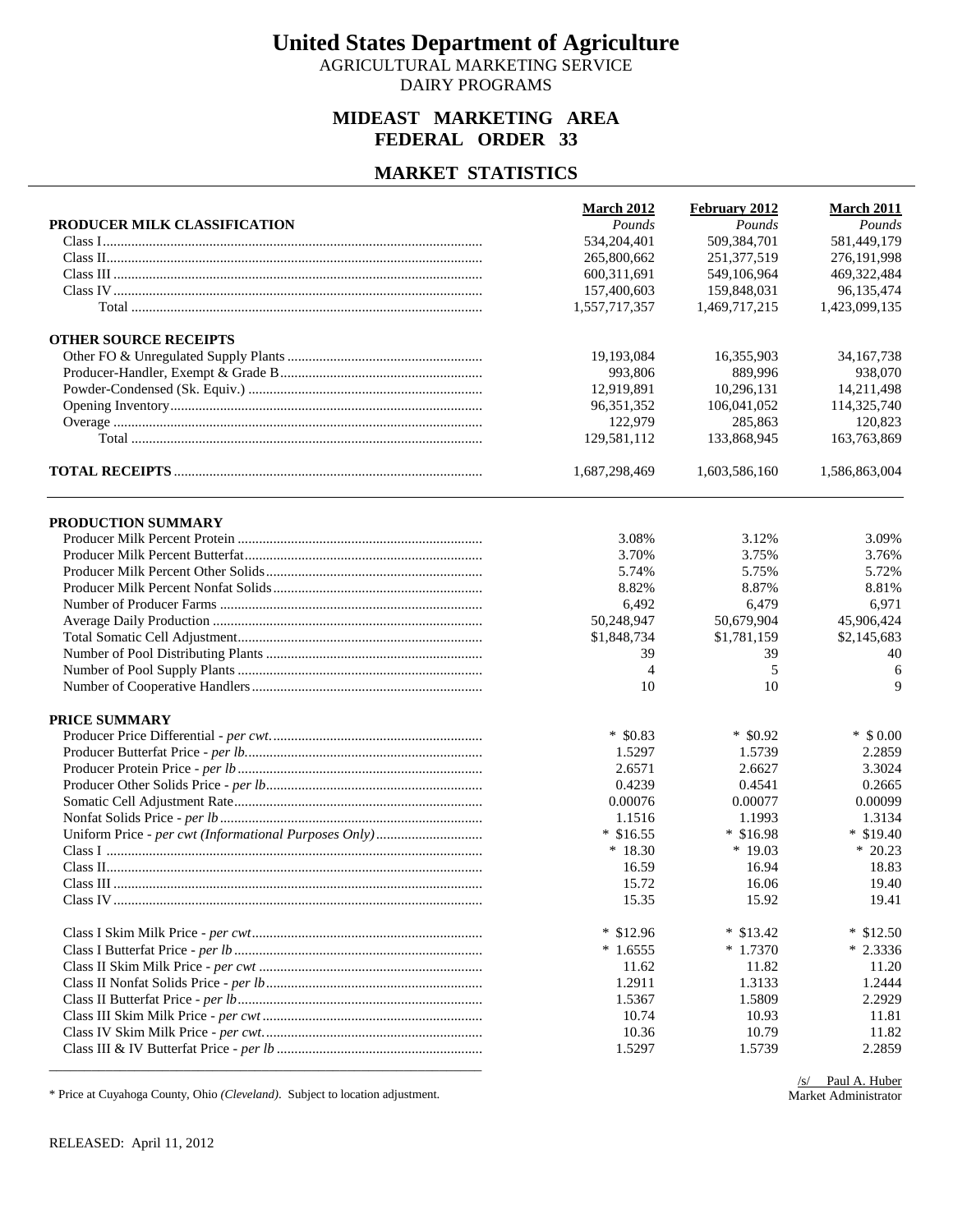AGRICULTURAL MARKETING SERVICE DAIRY PROGRAMS

## **MIDEAST MARKETING AREA FEDERAL ORDER 33**

#### **MARKET STATISTICS**

|                              | <b>April 2012</b>     | <b>March 2012</b> | <b>April 2011</b> |
|------------------------------|-----------------------|-------------------|-------------------|
| PRODUCER MILK CLASSIFICATION | Pounds<br>501,017,446 | Pounds            | Pounds            |
|                              |                       | 534,204,401       | 525,628,479       |
|                              | 259,310,214           | 265,800,662       | 175,327,164       |
|                              | 570,039,223           | 600,311,691       | 498,918,781       |
|                              | 212,633,491           | 157,400,603       | 98,215,391        |
|                              | 1,543,000,374         | 1,557,717,357     | 1,298,089,815     |
| <b>OTHER SOURCE RECEIPTS</b> |                       |                   |                   |
|                              | 16,239,009            | 19,193,084        | 31,519,148        |
|                              | 1,223,117             | 993,806           | 1,220,503         |
|                              | 12,170,314            | 12,919,891        | 11.855.723        |
|                              | 102,360,445           | 96, 351, 352      | 107,103,444       |
|                              | 7,609                 | 122,979           | 171,802           |
|                              | 132,000,494           | 129,581,112       | 151,870,620       |
|                              | 1,675,000,868         | 1,687,298,469     | 1,449,960,435     |
| PRODUCTION SUMMARY           |                       |                   |                   |
|                              | 3.08%                 | 3.08%             | 3.07%             |
|                              | 3.67%                 | 3.70%             | 3.72%             |
|                              | 5.76%                 | 5.74%             | 5.73%             |
|                              | 8.84%                 | 8.82%             | 8.80%             |
|                              | 6,591                 | 6,492             | 6,731             |
|                              | 51,433,346            | 50,248,947        | 43,269,661        |
|                              | \$1,892,335           | \$1,848,734       | \$1,640,547       |
|                              | 39                    | 39                | 41                |
|                              | 5                     | $\overline{4}$    | 4                 |
|                              | 10                    | 10                | 8                 |
|                              |                       |                   |                   |
| PRICE SUMMARY                |                       |                   |                   |
|                              | $*$ \$0.51            | $*$ \$0.83        | $*$ \$ 2.32       |
|                              | 1.5645                | 1.5297            | 2.2113            |
|                              | 2.6568                | 2.6571            | 2.4984            |
|                              | 0.4048                | 0.4239            | 0.2902            |
|                              | 0.00077               | 0.00076           | 0.00085           |
|                              | 1.0728                | 1.1516            | 1.3862            |
|                              | $*$ \$16.23           | $*$ \$16.55       | $*$ \$19.19       |
|                              | $*17.66$              | $*18.30$          | $* 21.43$         |
|                              | 16.20                 | 16.59             | 19.66             |
|                              | 15.72                 | 15.72             | 16.87             |
|                              | 14.80                 | 15.35             | 19.78             |
|                              | $*$ \$12.70           | $*$ \$12.96       | $*$ \$13.94       |
|                              | $*1.5439$             | $*1.6555$         | $*2.2783$         |
|                              | 11.09                 | 11.62             | 12.33             |
|                              | 1.2322                | 1.2911            | 1.3700            |
|                              | 1.5715                | 1.5367            | 2.2183            |
|                              | 10.62                 | 10.74             | 9.46              |
|                              | 9.66                  | 10.36             | 12.48             |
|                              | 1.5645                | 1.5297            | 2.2113            |
|                              |                       |                   |                   |

\* Price at Cuyahoga County, Ohio *(Cleveland)*. Subject to location adjustment.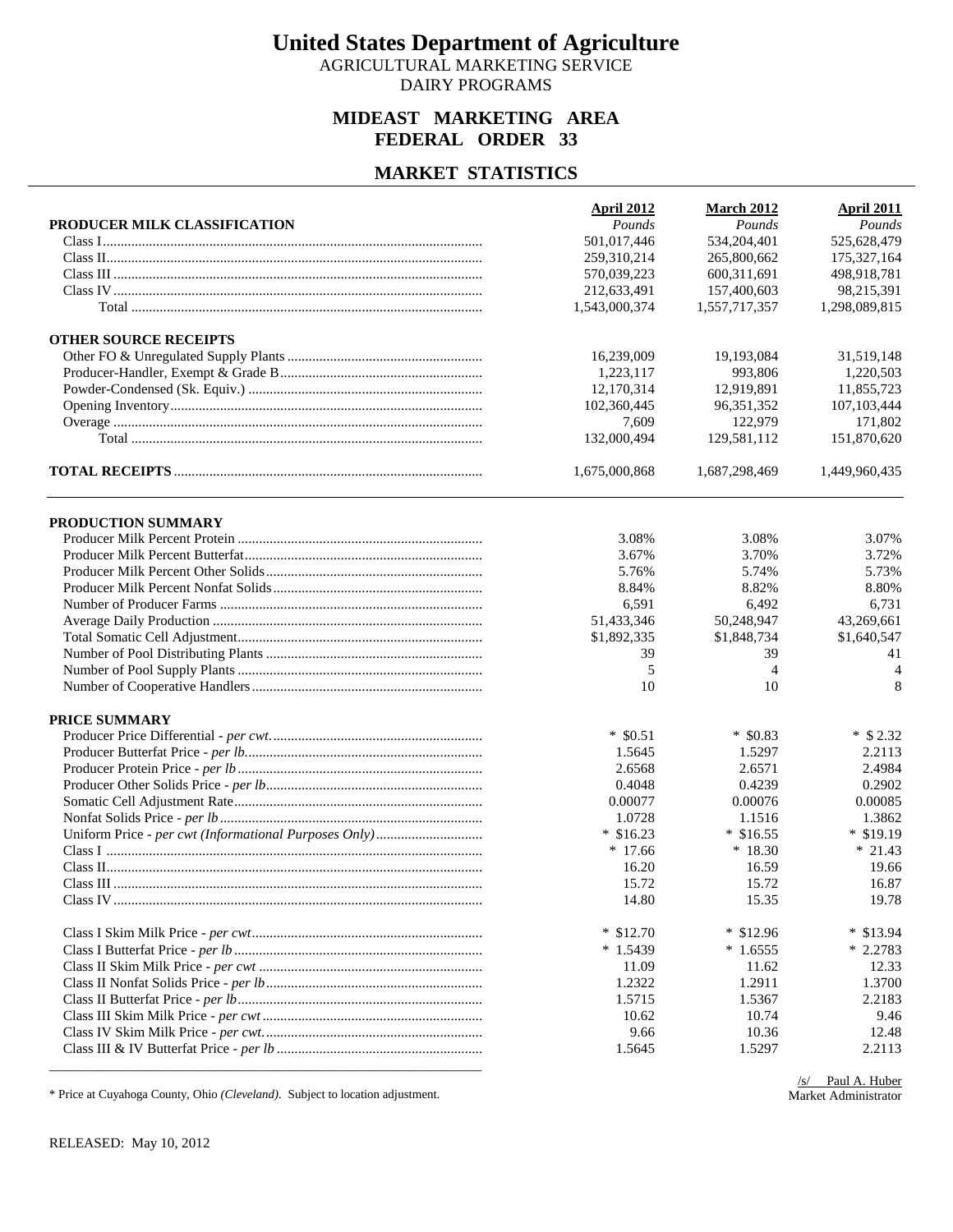AGRICULTURAL MARKETING SERVICE DAIRY PROGRAMS

## **MIDEAST MARKETING AREA FEDERAL ORDER 33**

#### **MARKET STATISTICS**

|                              | <b>May 2012</b>              | <b>April 2012</b><br>Pounds  | <b>May 2011</b>              |
|------------------------------|------------------------------|------------------------------|------------------------------|
| PRODUCER MILK CLASSIFICATION | Pounds                       | 501,017,446                  | Pounds<br>518,594,728        |
|                              | 511,568,958                  | 259,310,214                  | 99,936,698                   |
|                              | 301,556,012                  | 570,039,223                  |                              |
|                              | 561,213,301                  |                              | 512,684,638                  |
|                              | 219,766,784<br>1,594,105,055 | 212,633,491<br>1,543,000,374 | 101,427,872<br>1,232,643,936 |
|                              |                              |                              |                              |
| <b>OTHER SOURCE RECEIPTS</b> |                              |                              |                              |
|                              | 41,294,716                   | 16,239,009                   | 46,431,809                   |
|                              | 1,611,304                    | 1,223,117                    | 1,026,585                    |
|                              | 15,688,206                   | 12,170,314                   | 13,598,381                   |
|                              | 96,101,892                   | 102,360,445                  | 90,772,798                   |
|                              | 36,811                       | 7,609                        |                              |
|                              | 154,732,929                  | 132,000,494                  | 151,829,573                  |
|                              | 1,748,837,984                | 1,675,000,868                | 1,384,473,509                |
| PRODUCTION SUMMARY           |                              |                              |                              |
|                              | 3.04%                        | 3.08%                        | 3.02%                        |
|                              | 3.61%                        | 3.67%                        | 3.65%                        |
|                              | 5.76%                        | 5.76%                        | 5.74%                        |
|                              | 8.80%                        | 8.84%                        | 8.76%                        |
|                              | 6,582                        | 6,591                        | 6,716                        |
|                              | 51,422,744                   | 51,433,346                   | 39,762,708                   |
|                              | \$1,912,856                  | \$1,892,335                  | \$1,426,611                  |
|                              | 38                           | 39                           | 39                           |
|                              | 6                            | 5                            | $\overline{c}$               |
|                              | 10                           | 10                           | $\mathbf Q$                  |
| PRICE SUMMARY                |                              |                              |                              |
|                              | ** $$0.51$                   | ** $$0.51$                   | ** $$2.82$                   |
|                              | 1.4462                       | 1.5645                       | 2.2497                       |
|                              | 2.7344                       | 2.6568                       | 2.3133                       |
|                              | 0.3500                       | 0.4048                       | 0.3026                       |
|                              | 0.00076                      | 0.00077                      | 0.00083                      |
|                              | 0.9774                       | 1.0728                       | 1.4298                       |
|                              | ** $$15.74$                  | ** $$16.23$                  | ** $$19.34$                  |
|                              | ** $17.85$                   | ** $17.66$                   | $** 21.75$                   |
|                              | 15.19                        | 16.20                        | 20.63                        |
|                              | 15.23                        | 15.72                        | 16.52                        |
|                              | 13.55                        | 14.80                        | 20.29                        |
|                              | ** $$12.76$                  | ** $$12.70$                  | ** $$14.49$                  |
|                              | ** 1.5833                    | ** $1.5439$                  | ** $2.2184$                  |
|                              | 10.47                        | 11.09                        | 13.19                        |
|                              | 1.1633                       | 1.2322                       | 1.4656                       |
|                              | 1.4532                       | 1.5715                       | 2.2567                       |
|                              | 10.54                        | 10.62                        | 8.96                         |
|                              | 8.80                         | 9.66                         | 12.87                        |
|                              | 1.4462                       | 1.5645                       | 2.2497                       |
|                              |                              |                              |                              |

\* Restricted, included with Other FO & Unregulated Supply Plants.

\*\* Price at Cuyahoga County, Ohio *(Cleveland)*. Subject to location adjustment.

RELEASED: June 12, 2012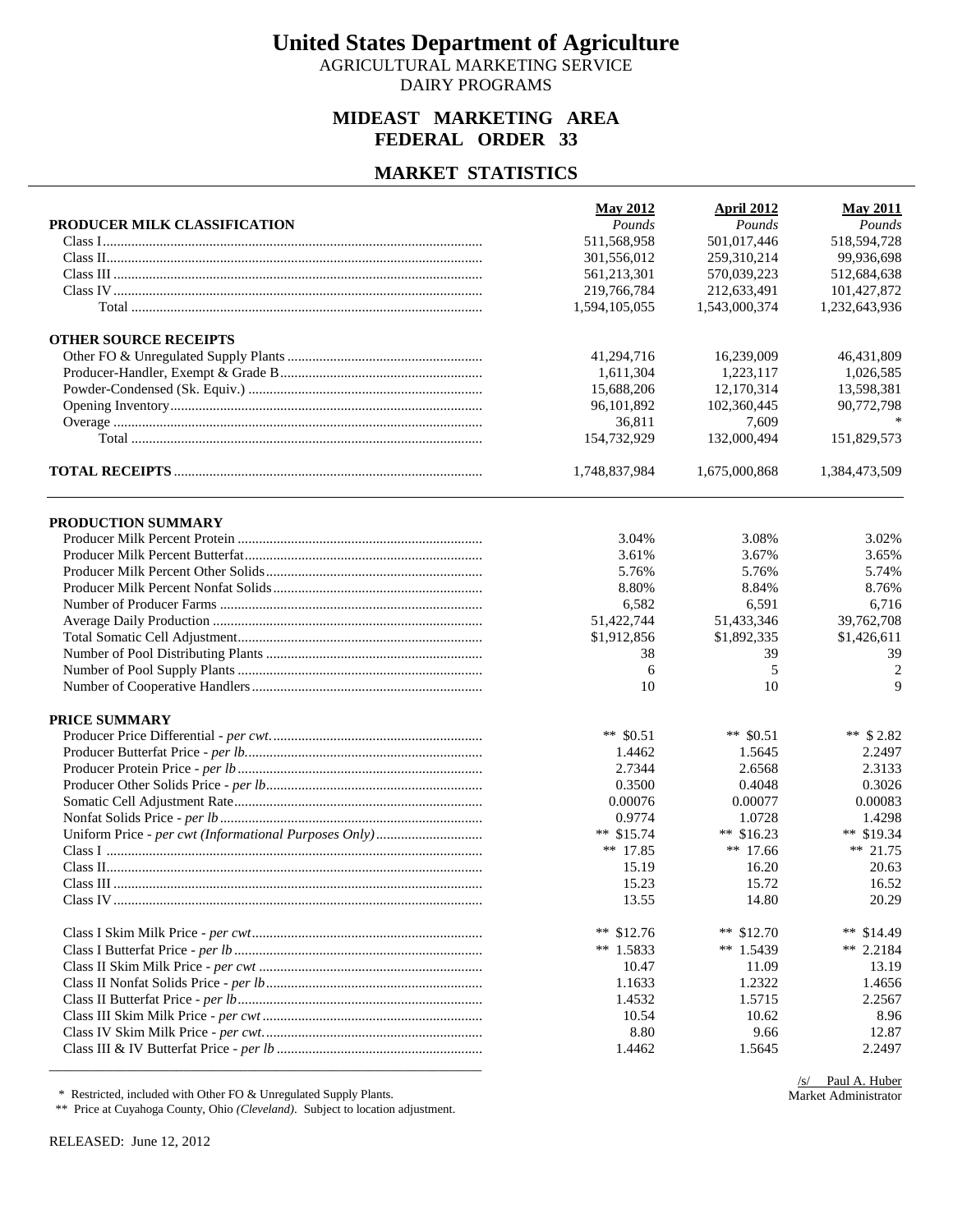AGRICULTURAL MARKETING SERVICE DAIRY PROGRAMS

## **MIDEAST MARKETING AREA FEDERAL ORDER 33**

#### **MARKET STATISTICS**

|                              | <b>June 2012</b> | <b>May 2012</b> | <b>June 2011</b> |
|------------------------------|------------------|-----------------|------------------|
| PRODUCER MILK CLASSIFICATION | Pounds           | Pounds          | Pounds           |
|                              | 464,017,429      | 511,568,958     | 466, 463, 347    |
|                              | 281,438,074      | 301,556,012     | 135,735,351      |
|                              | 434,641,307      | 561,213,301     | 555,936,321      |
|                              | 234,352,676      | 219,766,784     | 125,412,952      |
|                              | 1,414,449,486    | 1,594,105,055   | 1,283,547,971    |
| <b>OTHER SOURCE RECEIPTS</b> |                  |                 |                  |
|                              | 15,672,520       | 41,294,716      | 27,442,289       |
|                              | 1,302,542        | 1,611,304       | 804,486          |
|                              | 15,445,439       | 15,688,206      | 14,420,438       |
|                              | 92,509,904       | 96,101,892      | 87,024,428       |
|                              | 33,750           | 36,811          | 101,768          |
|                              | 124,964,155      | 154,732,929     | 129,793,409      |
|                              | 1,539,413,641    | 1,748,837,984   | 1,413,341,380    |
| PRODUCTION SUMMARY           |                  |                 |                  |
|                              | 3.01%            | 3.04%           | 2.97%            |
|                              | 3.55%            | 3.61%           | 3.57%            |
|                              | 5.75%            | 5.76%           | 5.73%            |
|                              | 8.76%            | 8.80%           | 8.70%            |
|                              | 6,434            | 6,582           | 6,791            |
|                              | 47,148,316       | 51,422,744      | 42,784,932       |
|                              | \$1,653,881      | \$1,912,856     | \$1,480,270      |
|                              | 37               | 38              | 39               |
|                              | 6                | 6               | 3                |
|                              | 9                | 10              | 9                |
|                              |                  |                 |                  |
| PRICE SUMMARY                |                  |                 |                  |
|                              | $*$ \$(0.10)     | $*$ \$0.51      | $*$ \$1.69       |
|                              | 1.4866           | 1.4462          | 2.3702           |
|                              | 2.8952           | 2.7344          | 2.9807           |
|                              | 0.3113           | 0.3500          | 0.3339           |
|                              | 0.00079          | 0.00076         | 0.00095          |
|                              | 0.9252           | 0.9774          | 1.4694           |
|                              | $*$ \$15.53      | $*$ \$15.74     | $*$ \$20.80      |
|                              | $*17.24$         | $*17.85$        | $*22.32$         |
|                              | 14.32            | 15.19           | 21.37            |
|                              | 15.63            | 15.23           | 19.11            |
|                              | 13.24            | 13.55           | 21.05            |
|                              | $*$ \$12.61      | $*$ \$12.76     | $*$ \$14.82      |
|                              | $*1.4479$        | $*1.5833$       | $*2.2900$        |
|                              | 9.42             | 10.47           | 13.52            |
|                              | 1.0467           | 1.1633          | 1.5022           |
|                              | 1.4936           | 1.4532          | 2.3772           |
|                              | 10.81            | 10.54           | 11.21            |
|                              | 8.33             | 8.80            | 13.22            |
|                              | 1.4866           | 1.4462          | 2.3702           |
|                              |                  |                 |                  |

\* Price at Cuyahoga County, Ohio *(Cleveland)*. Subject to location adjustment.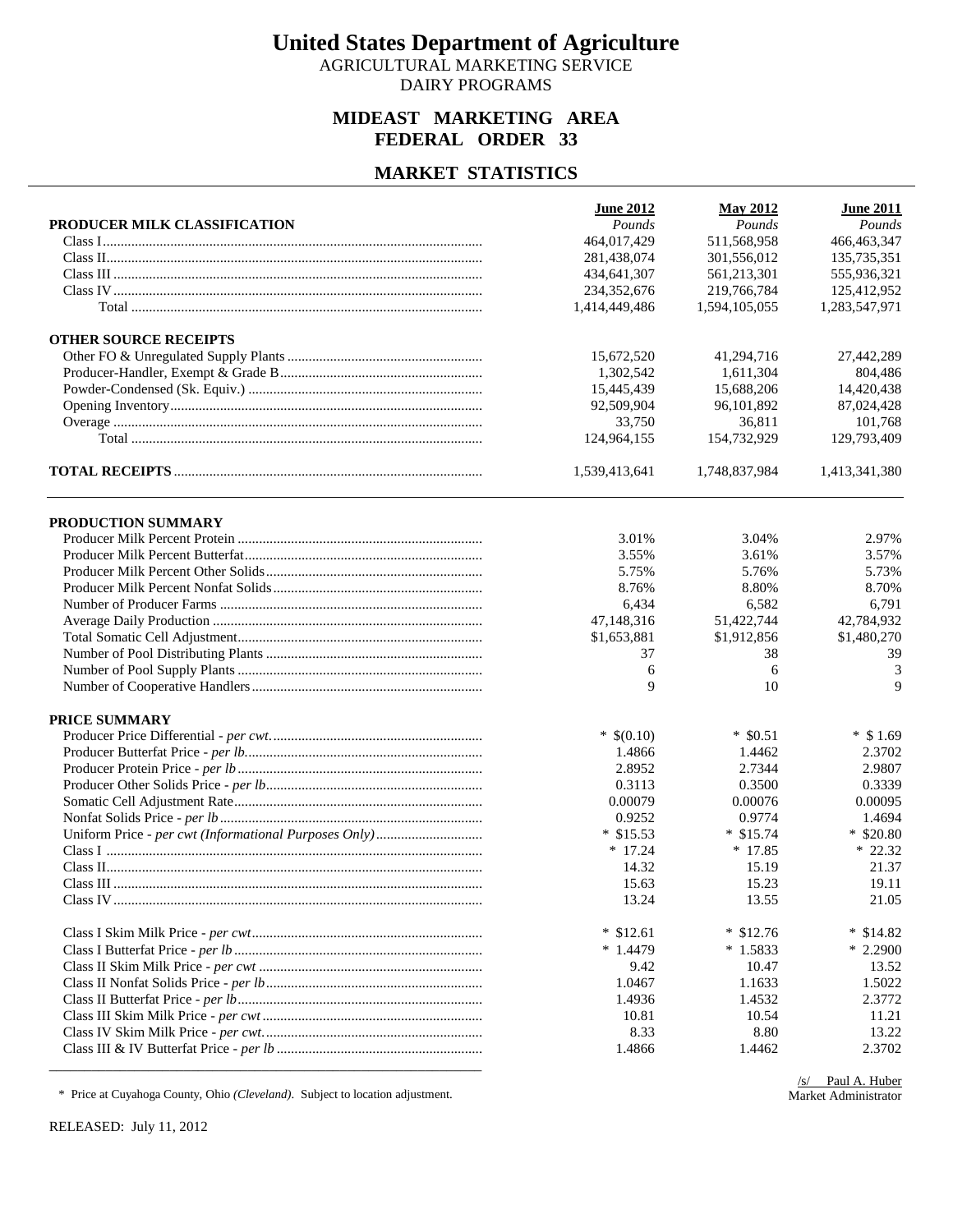AGRICULTURAL MARKETING SERVICE DAIRY PROGRAMS

## **MIDEAST MARKETING AREA FEDERAL ORDER 33**

#### **MARKET STATISTICS**

|                              | <b>July 2012</b> | <b>June 2012</b> | <b>July 2011</b> |
|------------------------------|------------------|------------------|------------------|
| PRODUCER MILK CLASSIFICATION | Pounds           | Pounds           | Pounds           |
|                              | 472,529,473      | 464,017,429      | 474,222,505      |
|                              | 289,998,405      | 281,438,074      | 263,443,467      |
|                              | 302,170,890      | 434,641,307      | 529,004,695      |
|                              | 194,560,795      | 234,352,676      | 133,329,361      |
|                              | 1,259,259,563    | 1,414,449,486    | 1,400,000,028    |
| <b>OTHER SOURCE RECEIPTS</b> |                  |                  |                  |
|                              | 10,727,058       | 15,672,520       | 21,168,601       |
|                              | 171,110          | 1,302,542        | 833,464          |
|                              | 14,200,996       | 15,445,439       | 13,814,961       |
|                              | 83,537,945       | 92,509,904       | 71,314,030       |
|                              | 14,994           | 33,750           | 70,084           |
|                              | 108,652,103      | 124,964,155      | 107,201,140      |
|                              | 1,367,911,666    | 1,539,413,641    | 1,507,201,168    |
| PRODUCTION SUMMARY           |                  |                  |                  |
|                              | 2.95%            | 3.01%            | 2.93%            |
|                              | 3.51%            | 3.55%            | 3.54%            |
|                              | 5.75%            | 5.75%            | 5.71%            |
|                              | 8.70%            | 8.76%            | 8.64%            |
|                              | 6,295            | 6,434            | 6,743            |
|                              | 40,621,276       | 47,148,316       | 45,161,291       |
|                              | \$1,363,270      | \$1,653,881      | \$1,538,889      |
|                              | 37               | 37               | 39               |
|                              | 5                | 6                | 5                |
|                              | 9                | 9                | 9                |
| PRICE SUMMARY                |                  |                  |                  |
|                              | $*$ \$(0.29)     | $*$ \$(0.10)     | $*$ \$ 0.52      |
|                              | 1.6556           | 1.4866           | 2.2511           |
|                              | 3.0430           | 2.8952           | 3.8292           |
|                              | 0.3123           | 0.3113           | 0.3608           |
|                              | 0.00084          | 0.00079          | 0.00106          |
|                              | 0.9965           | 0.9252           | 1.4336           |
|                              | $*$ \$16.39      | $*$ \$15.53      | $*$ \$21.91      |
|                              | $*17.51$         | $*17.24$         | $* 23.03$        |
|                              | 14.51            | 14.32            | 21.29            |
|                              | 16.68            | 15.63            | 21.39            |
|                              | 14.45            | 13.24            | 20.33            |
|                              | $*$ \$12.78      | $*$ \$12.61      | $*$ \$15.17      |
|                              | $*1.4794$        | $*1.4479$        | $*2.3970$        |
|                              | 9.01             | 9.42             | 13.87            |
|                              | 1.0011           | 1.0467           | 1.5411           |
|                              | 1.6626           | 1.4936           | 2.2581           |
|                              | 11.28            | 10.81            | 14.00            |
|                              | 8.97             | 8.33             | 12.90            |
|                              | 1.6556           | 1.4866           | 2.2511           |
|                              |                  |                  |                  |

\* Price at Cuyahoga County, Ohio *(Cleveland)*. Subject to location adjustment.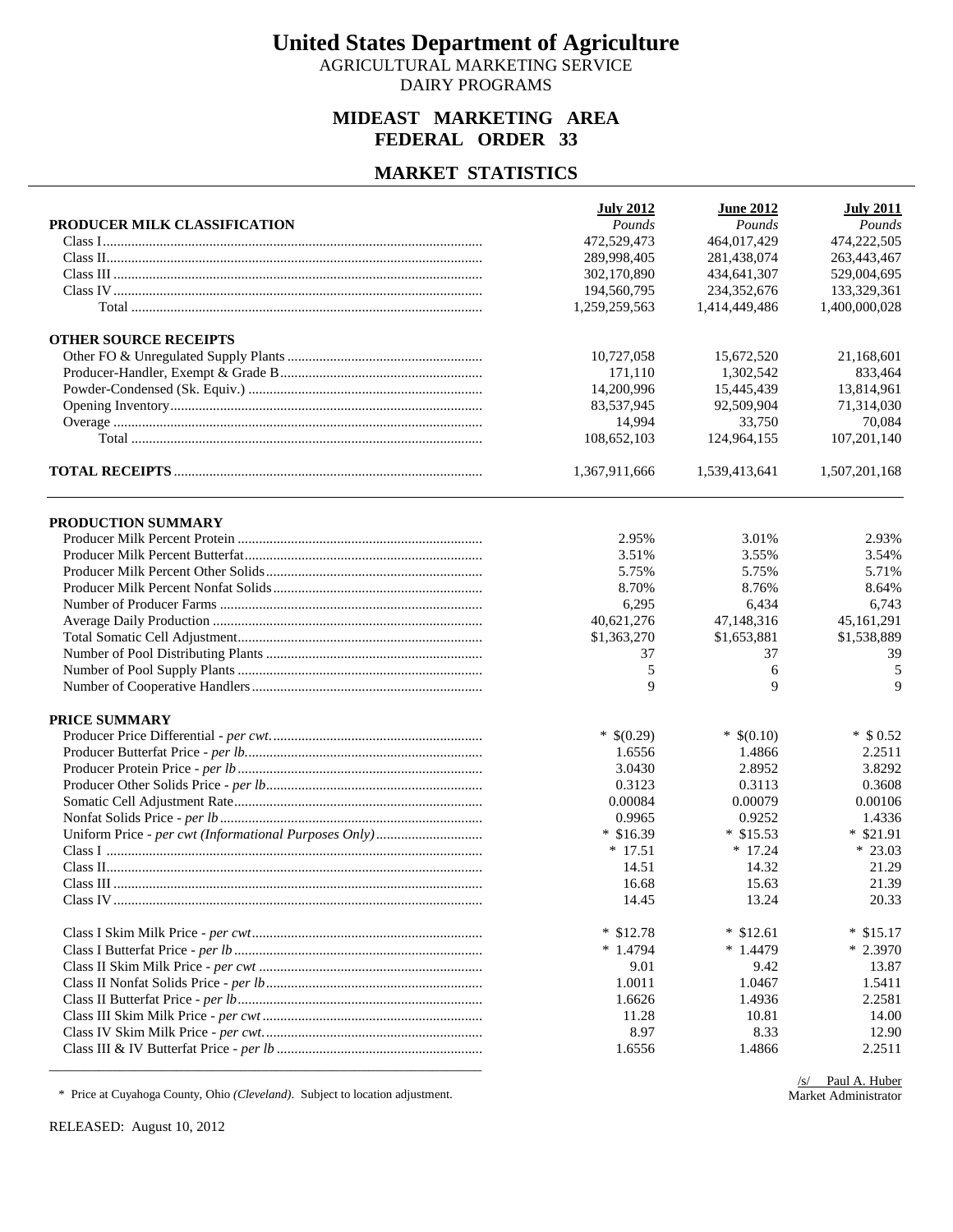AGRICULTURAL MARKETING SERVICE DAIRY PROGRAMS

## **MIDEAST MARKETING AREA FEDERAL ORDER 33**

#### **MARKET STATISTICS**

|                              | <b>August 2012</b>         | <b>July 2012</b> | <b>August 2011</b> |
|------------------------------|----------------------------|------------------|--------------------|
| PRODUCER MILK CLASSIFICATION | Pounds                     | Pounds           | Pounds             |
|                              | 515,257,151<br>299,711,058 | 472,529,473      | 534,314,392        |
|                              |                            | 289,998,405      | 286,997,789        |
|                              | 306,139,057<br>166,337,885 | 302,170,890      | 490,579,385        |
|                              |                            | 194,560,795      | 100,465,423        |
|                              | 1,287,445,151              | 1,259,259,563    | 1,412,356,989      |
| <b>OTHER SOURCE RECEIPTS</b> |                            |                  |                    |
|                              | 30,957,093                 | 10,727,058       | 46,212,424         |
|                              | 1,520,252                  | 171,110          | 896,054            |
|                              | 20,415,636                 | 14,200,996       | 19.962.923         |
|                              | 88,512,472                 | 83,537,945       | 88,917,002         |
|                              | 74,625                     | 14,994           | 18,023             |
|                              | 141,480,078                | 108,652,103      | 156,006,426        |
|                              | 1,428,925,229              | 1,367,911,666    | 1,568,363,415      |
| PRODUCTION SUMMARY           |                            |                  |                    |
|                              | 3.00%                      | 2.95%            | 2.98%              |
|                              | 3.55%                      | 3.51%            | 3.55%              |
|                              | 5.75%                      | 5.75%            | 5.69%              |
|                              | 8.75%                      | 8.70%            | 8.67%              |
|                              | 6,237                      | 6,295            | 6,710              |
|                              | 41,530,489                 | 40,621,276       | 45,559,903         |
|                              | \$1,444,432                | \$1,363,270      | \$1,329,822        |
|                              | 37                         | 37               | 40                 |
|                              | 7                          | 5                | 6                  |
|                              | 9                          | 9                | 8                  |
|                              |                            |                  |                    |
| PRICE SUMMARY                |                            |                  |                    |
|                              | $*$ \$(0.26)               | $*$ \$(0.29)     | $*$ \$ 0.62        |
|                              | 1.8339                     | 1.6556           | 2.2985             |
|                              | 3.1211                     | 3.0430           | 3.8305             |
|                              | 0.3462                     | 0.3123           | 0.3811             |
|                              | 0.00088                    | 0.00084          | 0.00107            |
|                              | 1.0756                     | 0.9965           | 1.3920             |
|                              | $*$ \$17.47                | $*$ \$16.39      | $*$ \$22.29        |
|                              | $*18.55$                   | $*17.51$         | $* 23.43$          |
|                              | 15.64                      | 14.51            | 21.55              |
|                              | 17.73                      | 16.68            | 21.67              |
|                              | 15.76                      | 14.45            | 20.14              |
|                              | $*$ \$13.21                | $*$ \$12.78      | $*$ \$16.05        |
|                              | $*1.6586$                  | $*1.4794$        | $*2.2696$          |
|                              | 9.53                       | 9.01             | 13.97              |
|                              | 1.0589                     | 1.0011           | 1.5522             |
|                              | 1.8409                     | 1.6626           | 2.3055             |
|                              | 11.72                      | 11.28            | 14.12              |
|                              | 9.68                       | 8.97             | 12.53              |
|                              | 1.8339                     | 1.6556           | 2.2985             |
|                              |                            |                  |                    |

\* Price at Cuyahoga County, Ohio *(Cleveland)*. Subject to location adjustment.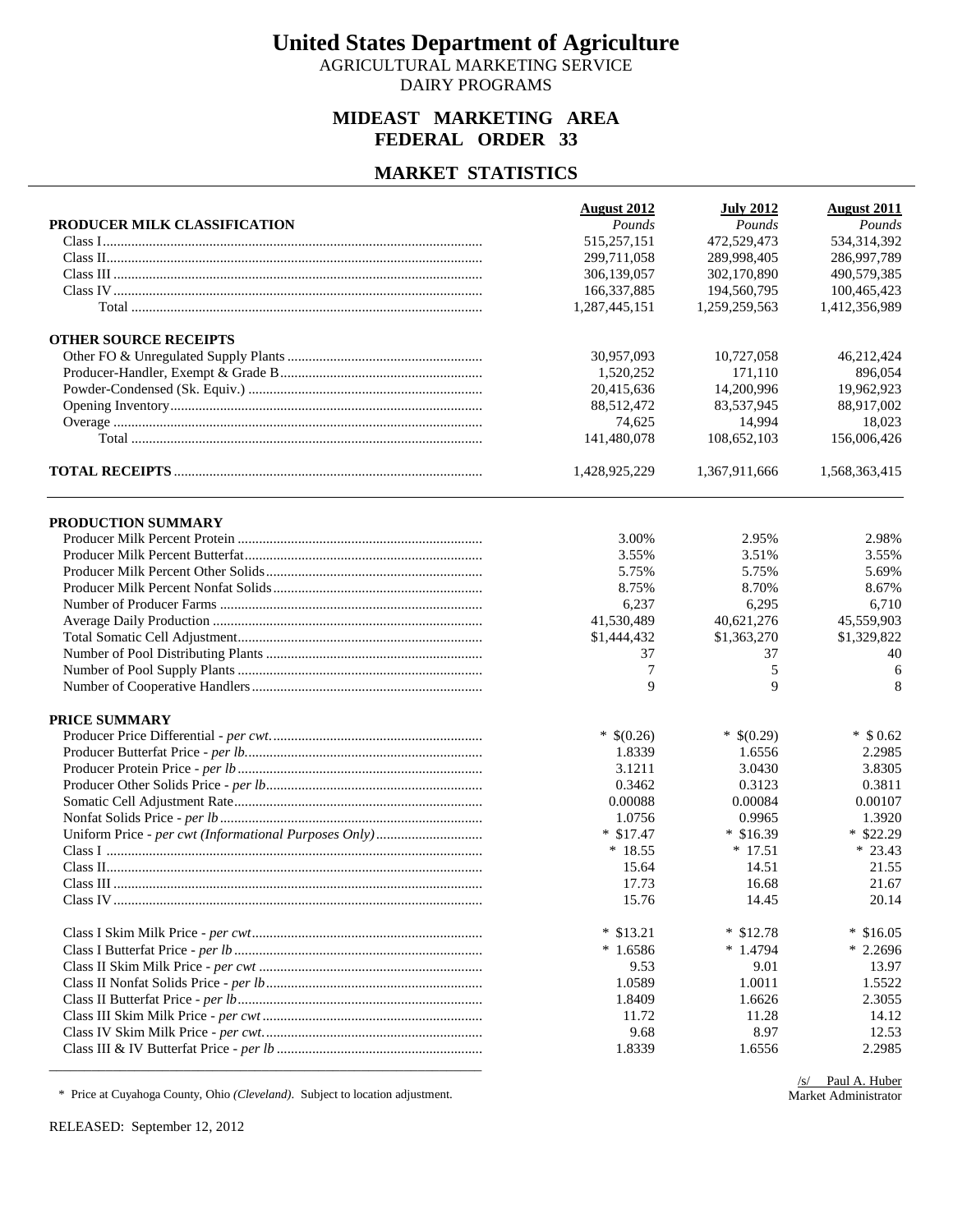AGRICULTURAL MARKETING SERVICE DAIRY PROGRAMS

## **MIDEAST MARKETING AREA FEDERAL ORDER 33**

#### **MARKET STATISTICS**

|                              | September 2012 | <b>August 2012</b> | September 2011    |
|------------------------------|----------------|--------------------|-------------------|
| PRODUCER MILK CLASSIFICATION | Pounds         | Pounds             | Pounds            |
|                              | 481,107,660    | 515,257,151        | 542,862,735       |
|                              | 286,390,471    | 299,711,058        | 245,852,357       |
|                              | 275,538,151    | 306,139,057        | 447,383,798       |
|                              | 146,800,104    | 166,337,885        | 71,139,092        |
|                              | 1,189,836,386  | 1,287,445,151      | 1,307,237,982     |
| <b>OTHER SOURCE RECEIPTS</b> |                |                    |                   |
|                              | 28,465,965     | 30.957.093         | 45,690,299        |
|                              | 1,600,862      | 1,520,252          | 977,753           |
|                              | 14,621,097     | 20,415,636         | 16,285,192        |
|                              | 86,198,293     | 88,512,472         | 89,570,132        |
|                              | 212,849        | 74,625             | 85,867            |
|                              | 131,099,066    | 141,480,078        | 152,609,243       |
|                              | 1,320,935,452  | 1,428,925,229      | 1,459,847,225     |
| PRODUCTION SUMMARY           |                |                    |                   |
|                              | 3.08%          | 3.00%              | 3.07%             |
|                              | 3.63%          | 3.55%              | 3.65%             |
|                              | 5.73%          | 5.75%              | 5.70%             |
|                              | 8.81%          | 8.75%              | 8.77%             |
|                              | 6,265          | 6,237              | 6,697             |
|                              | 39,661,213     | 41,530,489         | 43,574,599        |
|                              | \$1,541,782    | \$1,444,432        | \$1,356,256       |
|                              | 38             | 37                 | 40                |
|                              | 7              | 7                  | 6                 |
|                              | 9              | 9                  | 8                 |
| PRICE SUMMARY                |                |                    |                   |
|                              | $*$ \$(0.47)   | $*$ \$(0.26)       | $*$ \$ 2.08       |
|                              | 2.0047         | 1.8339             | 2.2005            |
|                              | 3.2521         | 3.1211             | 3.0282            |
|                              | 0.3971         | 0.3462             | 0.4053            |
|                              | 0.00093        | 0.00088            | 0.00093           |
|                              | 1.1969         | 1.0756             | 1.3623            |
|                              | $*$ \$18.53    | $*$ \$17.47        | $*$ \$21.15       |
|                              | $*19.59$       | $*18.55$           | $* 23.78$         |
|                              | 17.04          | 15.64              | 20.55             |
|                              | 19.00          | 17.73              | 19.07             |
|                              | 17.41          | 15.76              | 19.53             |
|                              | $*$ \$13.57    | $*$ \$13.21        | $\ast$<br>\$16.16 |
|                              | $*1.8561$      | $*1.6586$          | $*2.3375$         |
|                              | 10.36          | 9.53               | 13.29             |
|                              | 1.1511         | 1.0589             | 1.4767            |
|                              | 2.0117         | 1.8409             | 2.2075            |
|                              | 12.42          | 11.72              | 11.78             |
|                              | 10.77          | 9.68               | 12.26             |
|                              | 2.0047         | 1.8339             | 2.2005            |

\* Price at Cuyahoga County, Ohio *(Cleveland)*. Subject to location adjustment.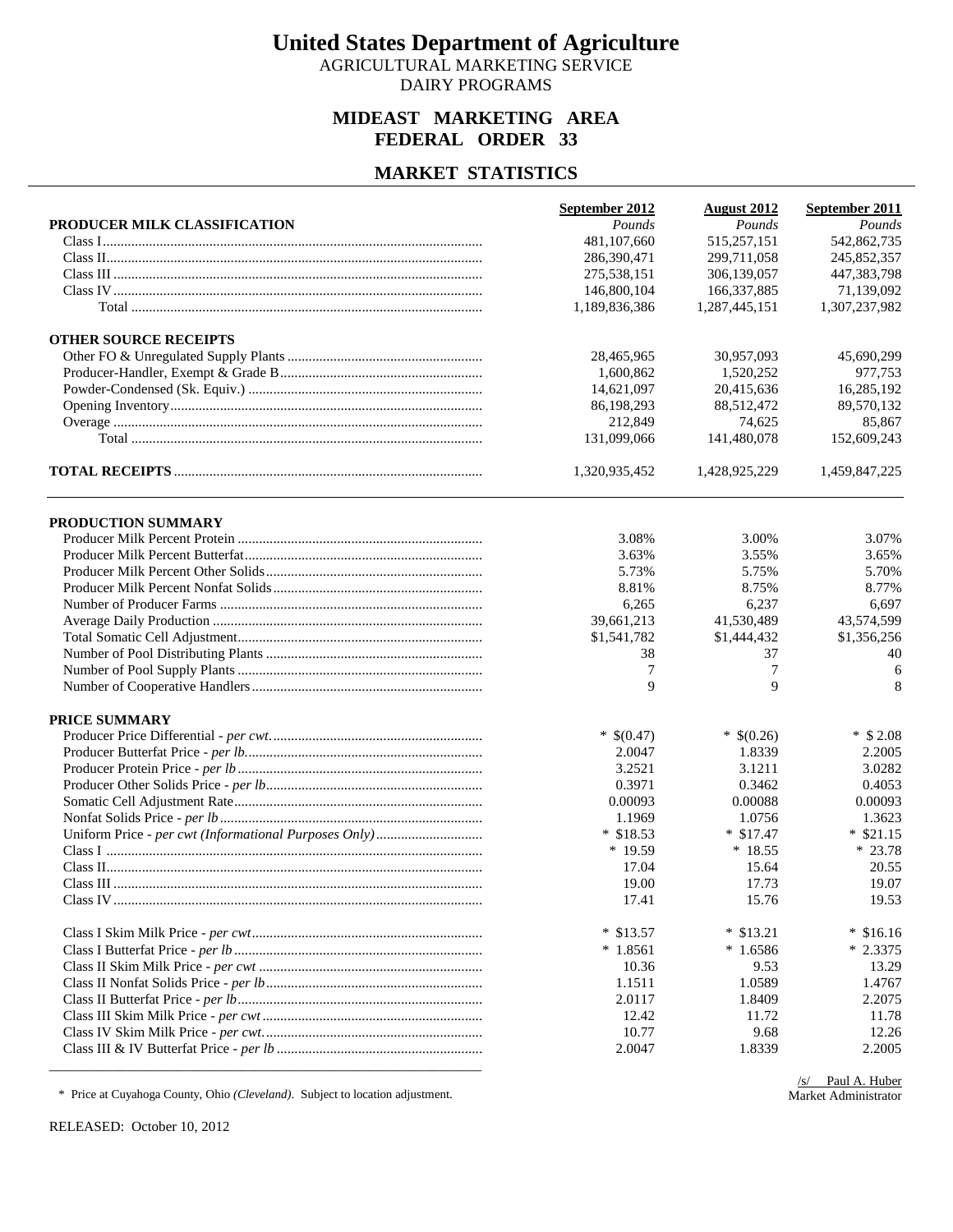AGRICULTURAL MARKETING SERVICE DAIRY PROGRAMS

## **MIDEAST MARKETING AREA FEDERAL ORDER 33**

#### **MARKET STATISTICS**

|                              | October 2012          | September 2012 | October 2011          |
|------------------------------|-----------------------|----------------|-----------------------|
| PRODUCER MILK CLASSIFICATION | Pounds<br>575,999,263 | Pounds         | Pounds<br>537,707,162 |
|                              |                       | 481,107,660    |                       |
|                              | 287,817,111           | 286,390,471    | 256,212,580           |
|                              | 206,829,893           | 275,538,151    | 527,842,968           |
|                              | 144,369,141           | 146,800,104    | 88,963,799            |
|                              | 1,215,015,408         | 1,189,836,386  | 1,410,726,509         |
| <b>OTHER SOURCE RECEIPTS</b> |                       |                |                       |
|                              | 31,771,845            | 28,465,965     | 37,100,001            |
|                              | 1,746,591             | 1,600,862      | 1,014,220             |
|                              | 17,816,925            | 14,621,097     | 15,551,632            |
|                              | 102,353,741           | 86,198,293     | 89,763,761            |
|                              | 163,378               | 212,849        | 903,104               |
|                              | 153,852,480           | 131,099,066    | 144,332,718           |
|                              | 1,368,867,888         | 1,320,935,452  | 1,555,059,227         |
| PRODUCTION SUMMARY           |                       |                |                       |
|                              | 3.17%                 | 3.08%          | 3.16%                 |
|                              | 3.78%                 | 3.63%          | 3.76%                 |
|                              | 5.73%                 | 5.73%          | 5.70%                 |
|                              | 8.90%                 | 8.81%          | 8.86%                 |
|                              | 6,244                 | 6,265          | 6,656                 |
|                              | 39,194,045            | 39,661,213     | 45,507,307            |
|                              | \$1,959,114           | \$1,541,782    | \$1,650,382           |
|                              | 39                    | 38             | 39                    |
|                              | 7                     | 7              | 6                     |
|                              | 8                     | 9              | 8                     |
| PRICE SUMMARY                |                       |                |                       |
|                              | $*$ \$(1.35)          | $*$ \$(0.47)   | ** $$1.20$            |
|                              | 2.1136                | 2.0047         | 1.9592                |
|                              | 3.7278                | 3.2521         | 2.9211                |
|                              | 0.4340                | 0.3971         | 0.4286                |
|                              | 0.00102               | 0.00093        | 0.00087               |
|                              | 1.2828                | 1.1969         | 1.3297                |
|                              | $*$ \$19.67           | $*$ \$18.53    | ** $$19.23$           |
|                              | $*20.88$              | $*19.59$       | ** 21.56              |
|                              | 18.44                 | 17.04          | 19.41                 |
|                              | 21.02                 | 19.00          | 18.03                 |
|                              | 18.54                 | 17.41          | 18.41                 |
|                              | $*$ \$14.31           | $*$ \$13.57    | **<br>\$14.28         |
|                              | $*2.0208$             | $*1.8561$      | ** $2.2214$           |
|                              | 11.42                 | 10.36          | 12.98                 |
|                              | 1.2689                | 1.1511         | 1.4422                |
|                              | 2.1206                | 2.0117         | 1.9662                |
|                              | 14.12                 | 12.42          | 11.58                 |
|                              | 11.55                 | 10.77          | 11.97                 |
|                              | 2.1136                | 2.0047         | 1.9592                |

\* Price at Cuyahoga County, Ohio *(Cleveland)*. Subject to location adjustment.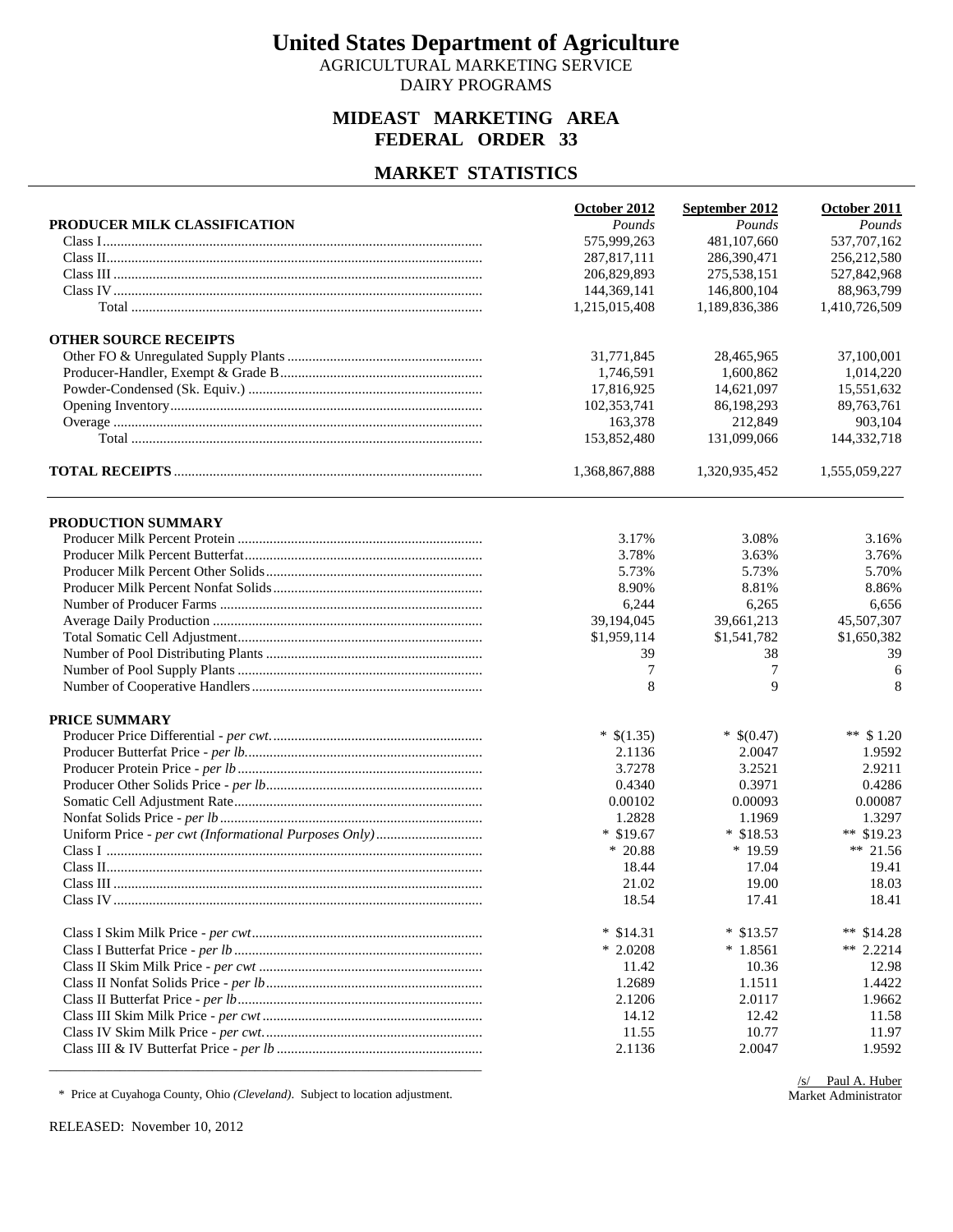AGRICULTURAL MARKETING SERVICE DAIRY PROGRAMS

## **MIDEAST MARKETING AREA FEDERAL ORDER 33**

#### **MARKET STATISTICS**

|                              | November 2012 | October 2012  | November 2011 |
|------------------------------|---------------|---------------|---------------|
| PRODUCER MILK CLASSIFICATION | Pounds        | Pounds        | Pounds        |
|                              | 560,604,832   | 575,999,263   | 540,401,400   |
|                              | 225,084,127   | 287,817,111   | 206,230,504   |
|                              | 322,542,678   | 206,829,893   | 472,023,474   |
|                              | 201,054,104   | 144,369,141   | 126,324,098   |
|                              | 1,309,285,741 | 1,215,015,408 | 1,344,979,476 |
| <b>OTHER SOURCE RECEIPTS</b> |               |               |               |
|                              | 35,184,852    | 31,771,845    | 33,732,776    |
|                              | 1,460,396     | 1,746,591     | 968,488       |
|                              | 17,586,762    | 17,816,925    | 15,263,106    |
|                              | 86,848,215    | 102,353,741   | 90,333,912    |
|                              | 19,870        | 163,378       | 99,895        |
|                              | 141,100,095   | 153,852,480   | 140,398,177   |
|                              | 1,450,385,836 | 1,368,867,888 | 1,485,377,653 |
| PRODUCTION SUMMARY           |               |               |               |
|                              | 3.19%         | 3.17%         | 3.19%         |
|                              | 3.85%         | 3.78%         | 3.80%         |
|                              | 5.73%         | 5.73%         | 5.70%         |
|                              | 8.92%         | 8.90%         | 8.89%         |
|                              | 6,242         | 6,244         | 6,605         |
|                              | 43,642,858    | 39,194,045    | 44,832,649    |
|                              | \$2,212,139   | \$1,959,114   | \$1,852,118   |
|                              | 39            | 39            | 39            |
|                              | 7             | 7             | 5             |
|                              | 9             | 8             | 9             |
| PRICE SUMMARY                |               |               |               |
|                              | $*$ \$(0.45)  | $*$ \$(1.35)  | $*$ \$ 0.11   |
|                              | 2.0218        | 2.1136        | 1.9508        |
|                              | 3.7172        | 3.7278        | 3.2341        |
|                              | 0.4624        | 0.4340        | 0.4521        |
|                              | 0.00101       | 0.00102       | 0.00092       |
|                              | 1.3330        | 1.2828        | 1.2716        |
|                              | $*$ \$20.38   | $*$ \$19.67   | $*$ \$19.18   |
|                              | $*22.70$      | $*20.88$      | $*20.45$      |
|                              | 18.81         | 18.44         | 19.26         |
|                              | 20.83         | 21.02         | 19.07         |
|                              | 18.66         | 18.54         | 17.87         |
|                              | $*$ \$15.77   | $*$ \$14.31   | $*$ \$14.16   |
|                              | $*2.1371$     | $*2.0208$     | $*1.9379$     |
|                              | 12.13         | 11.42         | 12.86         |
|                              | 1.3478        | 1.2689        | 1.4289        |
|                              | 2.0288        | 2.1206        | 1.9578        |
|                              | 14.25         | 14.12         | 12.69         |
|                              | 12.00         | 11.55         | 11.44         |
|                              | 2.0218        | 2.1136        | 1.9508        |
|                              |               |               |               |

\* Price at Cuyahoga County, Ohio *(Cleveland)*. Subject to location adjustment.

Acting Market Administrator/s/ Sharon R. Uther